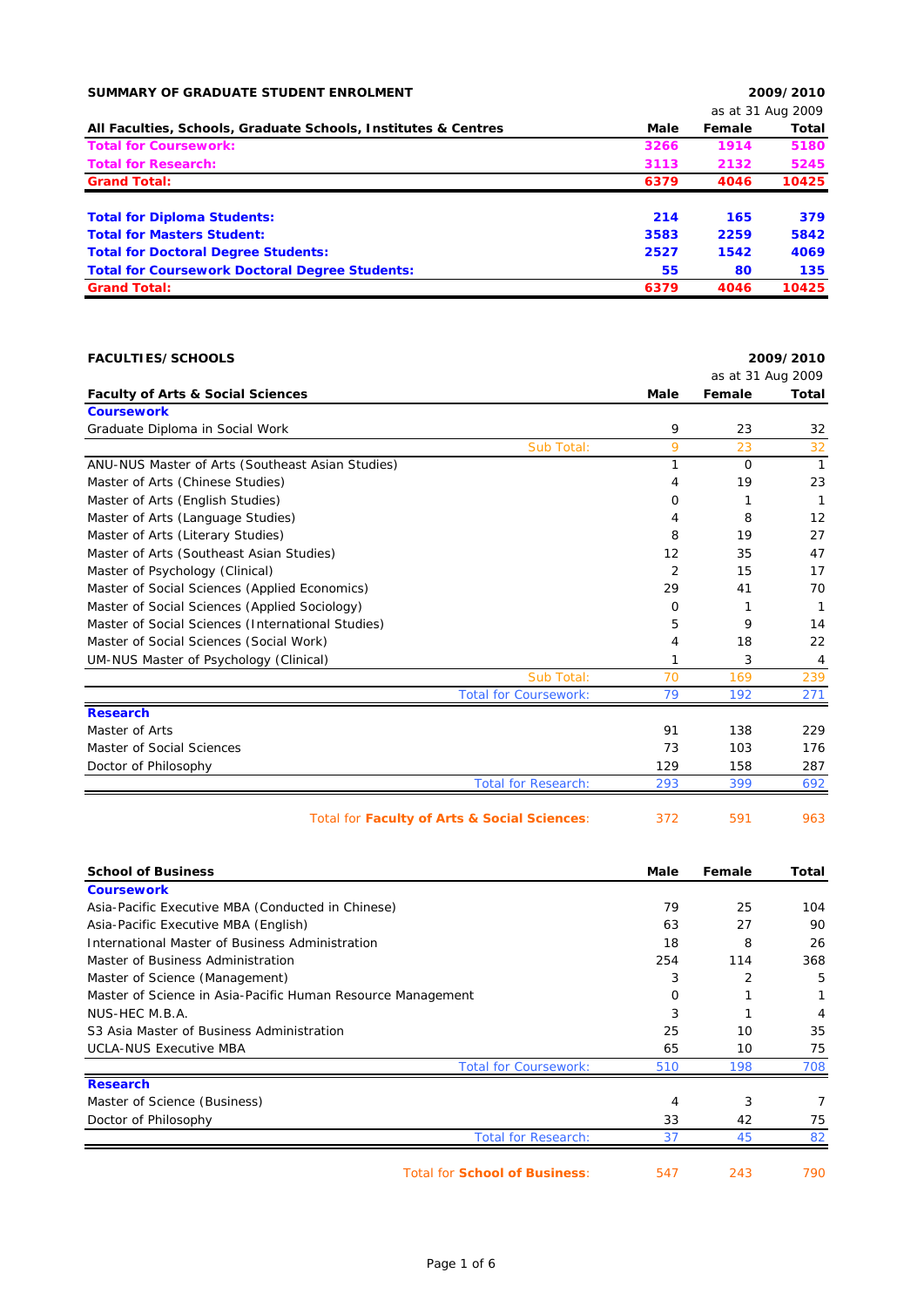| <b>School of Computing</b>                                                | Male     | Female         | <b>Total</b> |
|---------------------------------------------------------------------------|----------|----------------|--------------|
| <b>Coursework</b>                                                         |          |                |              |
| Master of Computing                                                       | 134      | 36             | 170<br>170   |
| <b>Total for Coursework:</b><br><b>Research</b>                           | 134      | 36             |              |
| Master of Science                                                         | 14       | 13             | 27           |
| Doctor of Philosophy                                                      | 279      | 73             | 352          |
| <b>Total for Research:</b>                                                | 293      | 86             | 379          |
|                                                                           |          |                |              |
| <b>Total for School of Computing:</b>                                     | 427      | 122            | 549          |
| <b>Faculty of Dentistry</b>                                               | Male     | Female         | Total        |
| <b>Coursework</b>                                                         |          |                |              |
| Graduate Diploma in Dental Implantology                                   | 6        | 4              | 10           |
| Sub Total:                                                                | 6        | $\overline{4}$ | 10           |
| Master of Dental Surgery (Endodontics)                                    | 1        | $\overline{2}$ | 3            |
| Master of Dental Surgery (Oral & Maxillofacial Surgery)                   | 3        | 1              | 4            |
| Master of Dental Surgery (Orthodontics)                                   | 8        | 6              | 14           |
| Master of Dental Surgery (Periodontology)                                 | 3        | 4              | 7            |
| Master of Dental Surgery (Prosthodontics)                                 | 2        | 3              | 5            |
| Sub Total:                                                                | 17       | 16             | 33           |
| <b>Total for Coursework:</b><br><b>Research</b>                           | 23       | 20             | 43           |
| Master of Science                                                         | 4        | 5              | 9            |
| Doctor of Philosophy                                                      | 7        | 9              | 16           |
| <b>Total for Research:</b>                                                | 11       | 14             | 25           |
| <b>Total for Faculty of Dentistry:</b>                                    | 34       | 34             | 68           |
| <b>School of Design &amp; Environment</b>                                 | Male     | Female         | Total        |
| <b>Coursework</b>                                                         |          |                |              |
| Master of Architecture                                                    | 65       | 52             | 117          |
| Master of Arts (Urban Design)                                             | 9        | 9              | 18           |
| Master of Landscape Architecture                                          | 5        | 3              | 8            |
| Master of Science (Building Science)                                      | 14       | 24             | 38           |
| Master of Science (Construction Law & Arbitration)                        | 5        | 0              | 5            |
| Master of Science (Construction Law & Dispute Resolution)                 | 4        | 1              | 5            |
| Master of Science (Environmental Management)                              | 37       | 30             | 67           |
| Master of Science (Project Management)<br>Master of Science (Real Estate) | 47<br>41 | 30<br>19       | 77<br>60     |
| <b>Total for Coursework:</b>                                              | 227      | 168            | 395          |
| <b>Research</b>                                                           |          |                |              |
| Master of Arts (Architecture)                                             | 4        | 3              | 7            |
| Master of Arts (Industrial Design)                                        | 1        | 0              | 1            |
| Master of Science (Building)                                              | 9        | 8              | 17           |
| Master of Science (Estate Management)                                     | 2        | 5              | 7            |
| Master of Science (Real Estate and Urban Economics)                       | 0        | 1              | 1            |
| Doctor of Philosophy                                                      | 35       | 37             | 72           |
| NUS-DTU Joint Ph.D.                                                       | 3        | 1              | 4            |
| <b>Total for Research:</b>                                                | 54       | 55             | 109          |
| Total for School of Design & Environment:                                 | 281      | 223            | 504          |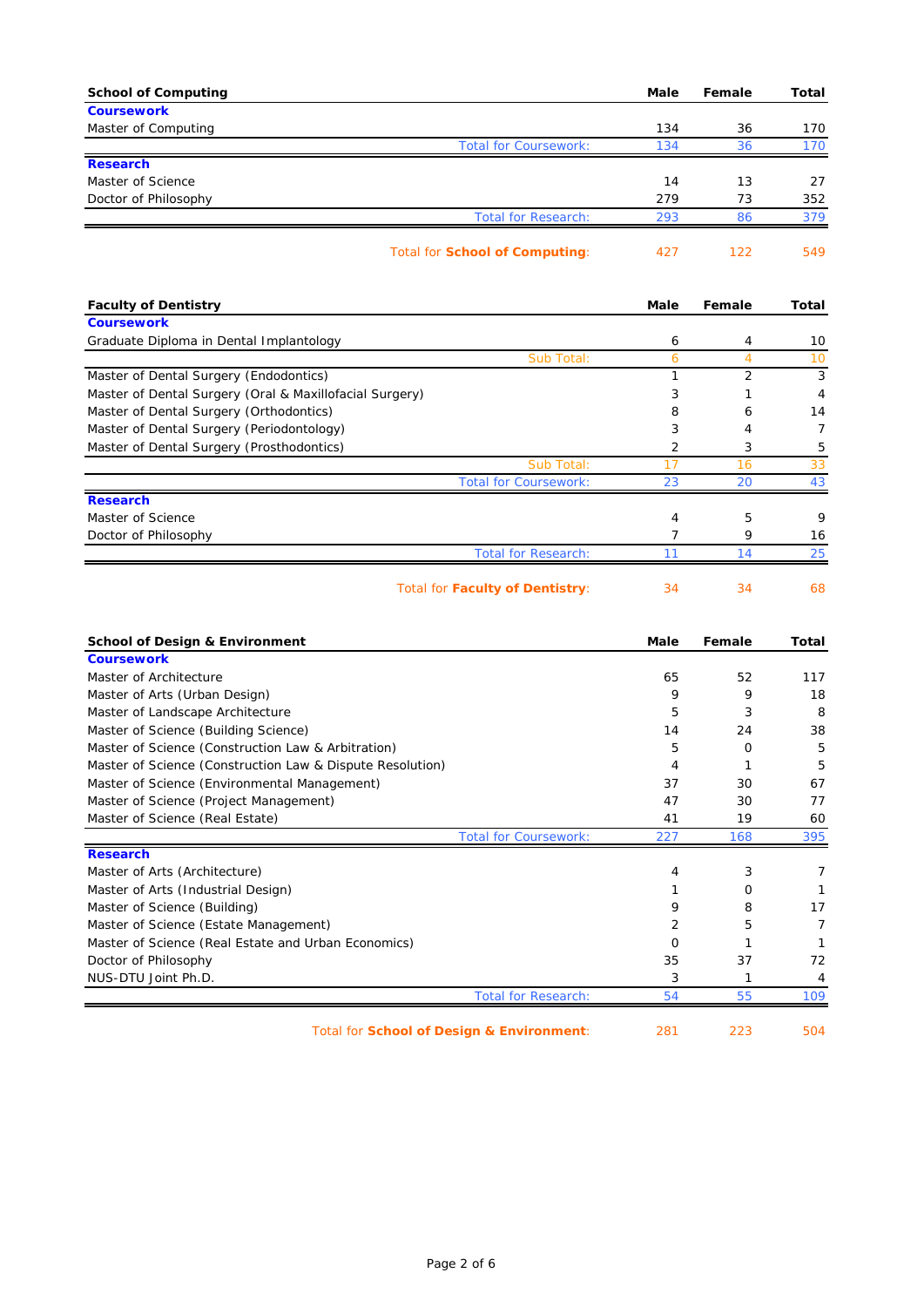| <b>Faculty of Engineering</b>                                 | Male | Female         | <b>Total</b> |
|---------------------------------------------------------------|------|----------------|--------------|
| <b>Coursework</b>                                             |      |                |              |
| Graduate Diploma in Aviation Management                       | 8    | 1              | 9            |
| Sub Total:                                                    | 8    | $\overline{1}$ | 9            |
| M.Sc (Hydraulic Engrg & Water Resources Mgmt)                 | 5    | 4              | 9            |
| Master of Science (Chemical Engineering)                      | 51   | 24             | 75           |
| Master of Science (Civil Engineering)                         | 105  | 37             | 142          |
| Master of Science (Electrical Engineering)                    | 190  | 66             | 256          |
| Master of Science (Environmental Engineering)                 | 24   | 31             | 55           |
| Master of Science (Geotechnical Engineering)                  | 23   | 3              | 26           |
| Master of Science (Industrial and Systems Engineering)        | 113  | 72             | 185          |
| Master of Science (Intellectual Property Management)          | 22   | 17             | 39           |
| Master of Science (Management of Technology)                  | 105  | 32             | 137          |
| Master of Science (Materials Science and Engineering)         | 32   | 18             | 50           |
| Master of Science (Mechanical Engineering)                    | 90   | 11             | 101          |
| Master of Science (Mechatronics)                              | 38   | 6              | 44           |
| Master of Science (Safety, Health & Environmental Technology) | 39   | 28             | 67           |
| Master of Science (Systems Design and Management)             | 26   | 8              | 34           |
| Master of Science (Transportation Systems and Management)     | 15   | 22             | 37           |
| Sub Total:                                                    | 878  | 379            | 1257         |
| <b>Total for Coursework:</b>                                  | 886  | 380            | 1266         |
| <b>Research</b>                                               |      |                |              |
| Master of Engineering                                         | 189  | 73             | 262          |
| Doctor of Philosophy                                          | 992  | 406            | 1398         |
| NUS-SUPELEC Joint Ph.D.                                       | 1    | 1              | 2            |
| NUS-TU/E Joint Ph.D.                                          | 7    | 1              | 8            |
| NUS-UIUC Joint Ph.D.                                          | 3    | 2              | 5            |
| <b>Total for Research:</b>                                    | 1192 | 483            | 1675         |
| <b>Total for Faculty of Engineering:</b>                      | 2078 | 863            | 2941         |

| <b>Faculty of Law</b>                                   |                              | Male     | Female         | <b>Total</b> |
|---------------------------------------------------------|------------------------------|----------|----------------|--------------|
| <b>Coursework</b>                                       |                              |          |                |              |
| Graduate Diploma in Maritime & Arbitration              |                              | 9        | $\overline{2}$ | 11           |
| Graduate Diploma in Singapore Law                       |                              |          | 0              |              |
|                                                         | Sub Total:                   | 10       | $\overline{2}$ | 12           |
| Master of Laws                                          |                              | 5        | 9              | 14           |
| Master of Laws (Asian Legal Studies)                    |                              | 4        |                | 5            |
| Master of Laws (Corporate & Financial Services Law)     |                              | 20       | 22             | 42           |
| Master of Laws (Intellectual Property & Technology Law) |                              | 3        |                | 10           |
| Master of Laws (International & Comparative Law)        |                              | 8        | 12             | 20           |
| Master of Laws (International Business Law)             |                              | 27       | 33             | 60           |
| Master of Laws (Maritime Law)                           |                              |          | 5              | 12           |
|                                                         | Sub Total:                   | 74       | 89             | 163          |
|                                                         | <b>Total for Coursework:</b> | 84       | 91             | 175          |
| <b>Research</b>                                         |                              |          |                |              |
| Graduate Programme                                      |                              | $\Omega$ |                |              |
| Master of Laws                                          |                              | 3        | 4              |              |
| Doctor of Philosophy                                    |                              | 9        |                | 16           |
|                                                         | <b>Total for Research:</b>   | 12       | 12             | 24           |

Total for **Faculty of Law**: 96 103 199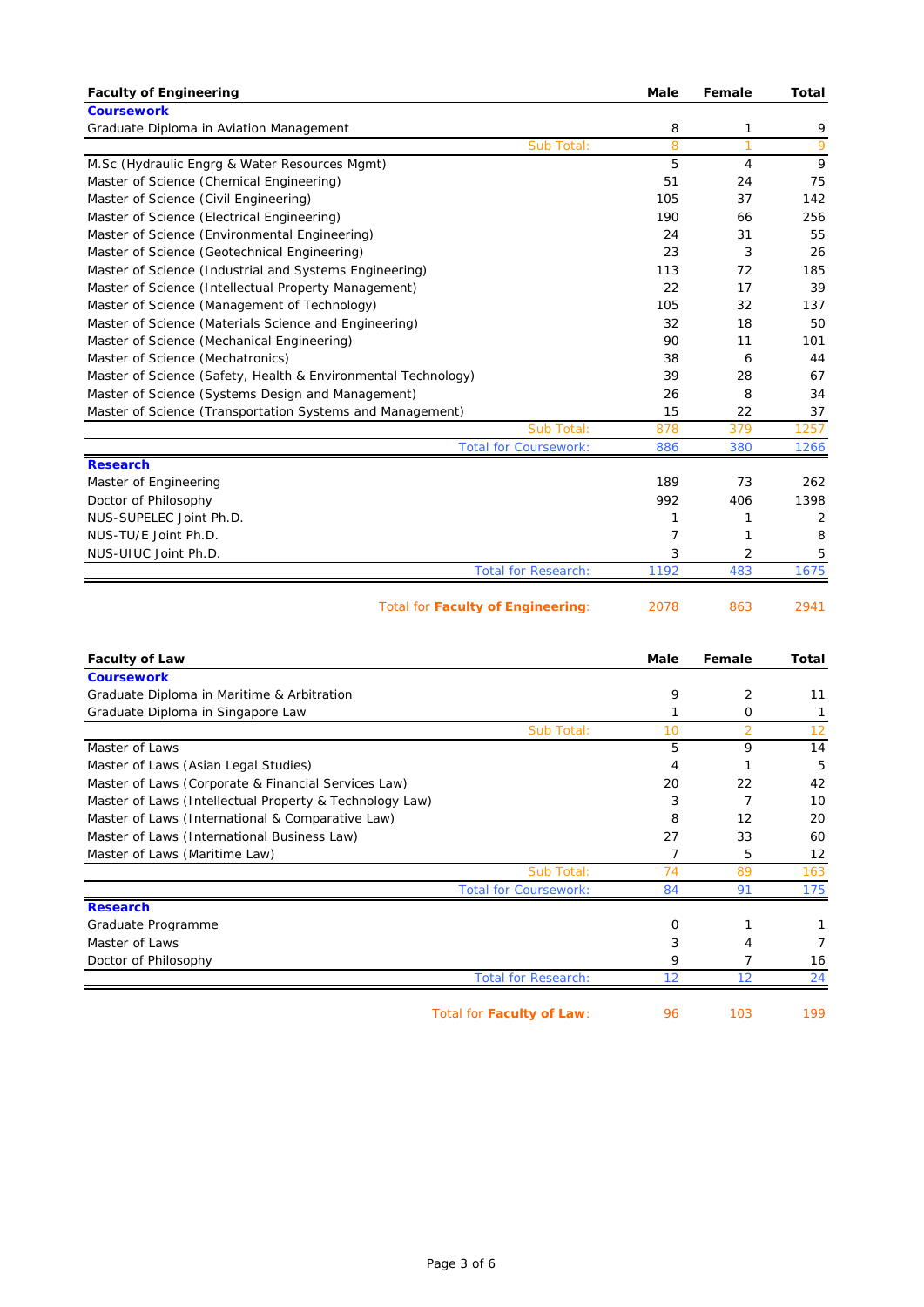| Lee Kuan Yew School of Public Policy                       | Male | Female         | Total        |
|------------------------------------------------------------|------|----------------|--------------|
| <b>Coursework</b>                                          |      |                |              |
| Executive Graduate Diploma in Public Administration        | 14   | 16             | 30           |
| Sub Total:                                                 | 14   | 16             | 30           |
| Master in Public Administration                            | 117  | 80             | 197          |
| Master in Public Management                                | 16   | $\overline{7}$ | 23           |
| Master in Public Policy                                    | 95   | 94             | 189          |
| Sub Total:                                                 | 228  | 181            | 409          |
| <b>Total for Coursework:</b>                               | 242  | 197            | 439          |
| <b>Research</b>                                            |      |                |              |
| Doctor of Philosophy                                       | 9    | 8              | 17           |
| <b>Total for Research:</b>                                 | 9    | 8              | 17           |
| Total for Lee Kuan Yew School of Public Policy:            | 251  | 205            | 456          |
| <b>Faculty of Science</b>                                  | Male | Female         | Total        |
| <b>Coursework</b>                                          |      |                |              |
| Joint Master of Science in Industrial Chemistry            | 19   | 20             | 39           |
| Master of Science (Applied Physics)                        | 15   | 6              | 21           |
| Master of Science (Chemistry)                              | 41   | 45             | 86           |
| Master of Science (Mathematics)                            | 15   | 13             | 28           |
| Master of Science (Pharmaceutical Sciences and Technology) | 8    | 14             | 22           |
| Master of Science (Physics)                                | 10   | 0              | 10           |
| Master of Science (Quantitative Finance)                   | 14   | 12             | 26           |
| Master of Science (Statistics)                             | 49   | 37             | 86           |
| Master of Science in Financial Engineering                 | 217  | 50             | 267          |
| NUS-ANU Master of Science (Science Communication)          | 3    | 6              | 9            |
| Doctor of Pharmacy                                         | 2    | 3              | 5            |
| <b>Total for Coursework:</b>                               | 393  | 206            | 599          |
| <b>Research</b>                                            |      |                |              |
| Graduate Programme                                         | 33   | 26             | 59           |
| Master of Science                                          | 58   | 43             | 101          |
| Master of Science (Pharmacy)                               | 1    | 4              | 5            |
| Doctor of Philosophy                                       | 570  | 398            | 968          |
| NUS-ANU Joint PhD                                          | 2    | 0              | 2            |
| <b>Total for Research:</b>                                 | 664  | 471            | 1135         |
| <b>Total for Faculty of Science:</b>                       | 1057 | 677            | 1734         |
| Yong Loo Lin School of Medicine                            | Male | Female         | Total        |
| <b>Coursework</b>                                          |      |                |              |
| Graduate Diploma in Family Practice Dermatology            | 22   | 14             | 36           |
| Graduate Diploma in Geriatric Medicine                     | 23   | 15             | 38           |
| Graduate Diploma in Occupational Medicine                  | 13   | 1              | 14           |
| Sub Total:                                                 | 58   | 30             | 88           |
| Master of Clinical Investigation                           | 11   | 6              | 17           |
| Master of Medicine (Emergency Medicine)                    | 25   | 15             | 40           |
| Master of Medicine (Internal Medicine)                     | 0    | 1              | $\mathbf{1}$ |
| Master of Medicine (Obstetrics and Gynaecology)            | 1    | 4              | 5            |
| Master of Medicine (Orthopaedic Surgery)                   | 2    | 0              | 2            |
| Master of Medicine (Paediatric Medicine)                   | 6    | $\overline{7}$ | 13           |
| Master of Medicine (Psychiatry)                            | 7    | 4              | 11           |
| Master of Nursing                                          | 5    | 34             | 39           |
| Master of Public Health                                    | 25   | 34             | 59           |
| Master of Science (Speech and Language Pathology)          | 0    | 21             | 21           |
| Sub Total:                                                 | 82   | 126            | 208          |
| <b>Total for Coursework:</b>                               | 140  | 156            | 296          |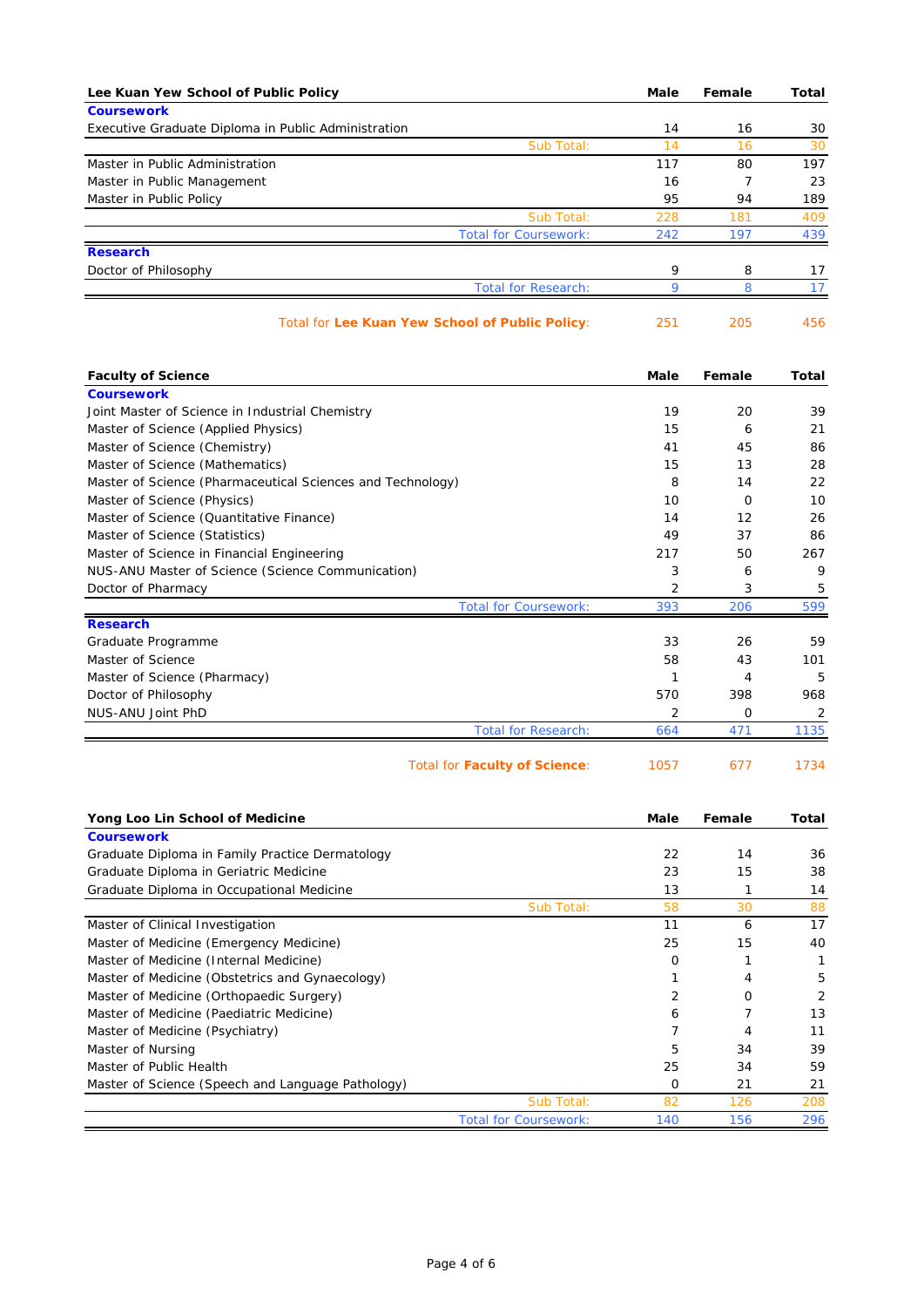| Total for Duke-NUS Graduate Medical School S'pore:                 | 53             | 77     | 130          |
|--------------------------------------------------------------------|----------------|--------|--------------|
| <b>Research</b>                                                    |                |        |              |
| <b>Total for Coursework:</b>                                       | 53             | 77     | 130          |
| Doctor of Medicine                                                 | 53             | 77     | 130          |
| <b>Coursework</b>                                                  |                |        |              |
| Duke-NUS Graduate Medical School S'pore                            | Male           | Female | <b>Total</b> |
| Total for Yong Siew Toh Conservatory of Music:                     | 11             | 3      | 14           |
| <b>Total for Coursework:</b>                                       | 11             | 3      | 14           |
| Graduate Diploma in Music Performance                              | 11             | 3      | 14           |
| <b>Coursework</b>                                                  |                |        |              |
| Yong Siew Toh Conservatory of Music                                | Male           | Female | <b>Total</b> |
| Total for Yong Loo Lin School of Medicine:                         | 398            | 513    | 911          |
| <b>Total for Research:</b>                                         | 258            | 357    | 615          |
| NUS-KI Joint PhD                                                   | 12             | 10     | 22           |
| Doctor of Philosophy                                               | 144            | 186    | 330          |
| Doctor of Medicine                                                 | $\overline{2}$ | 1      | 3            |
| Master of Science                                                  | 36             | 76     | 112          |
| Joint M.Sc. in Infectious Diseases, Vaccinology and Drug Discovery | 5              | 8      | 13           |
| Graduate Programme                                                 | 59             | 76     | 135          |
| <b>Research</b>                                                    |                |        |              |